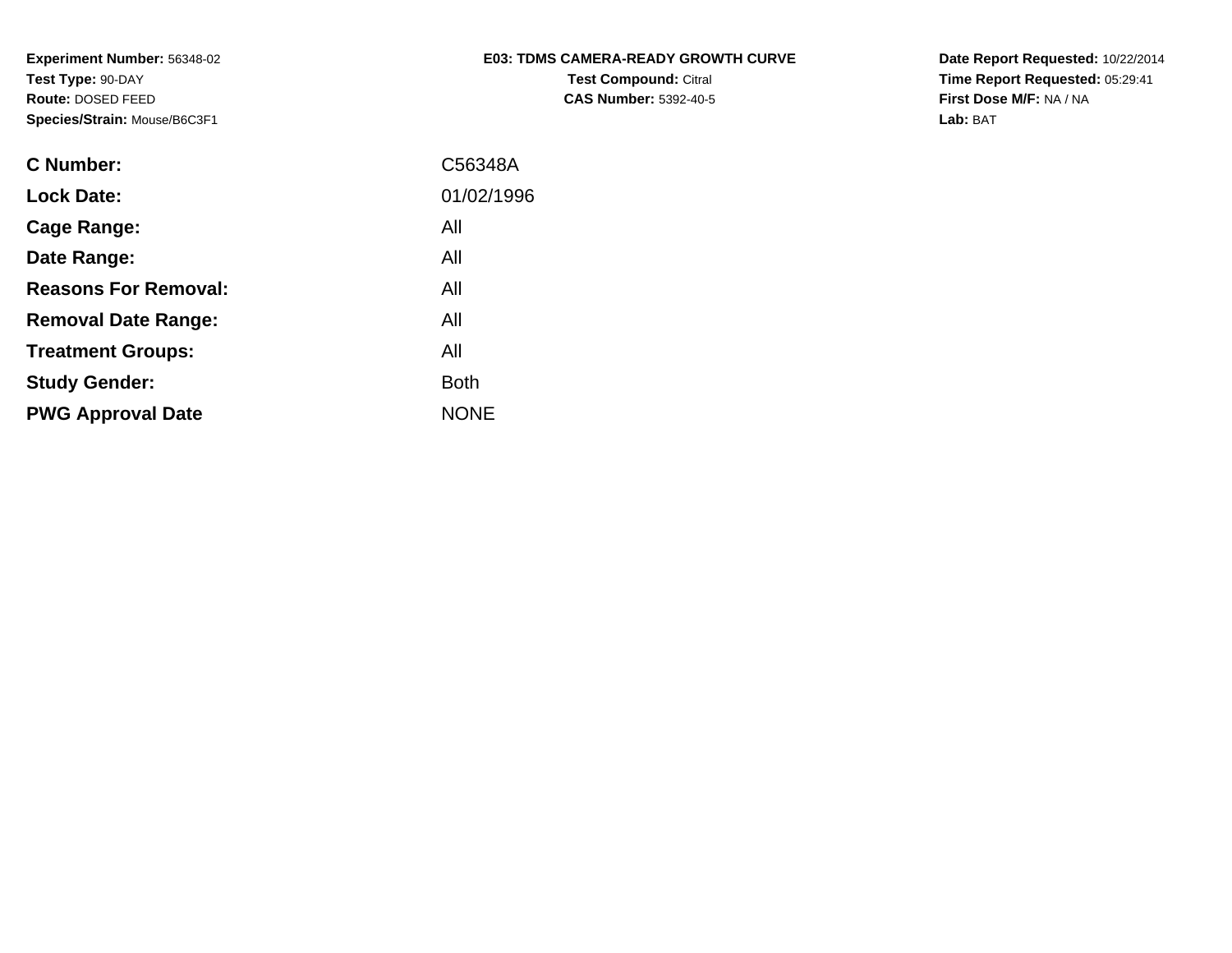## **E03: TDMS CAMERA-READY GROWTH CURVE**

**Test Compound:** Citral **CAS Number:** 5392-40-5

**Date Report Requested:** 10/22/2014**Time Report Requested:** 05:29:41**First Dose M/F:** NA / NA**Lab:** BAT

**MALE** 

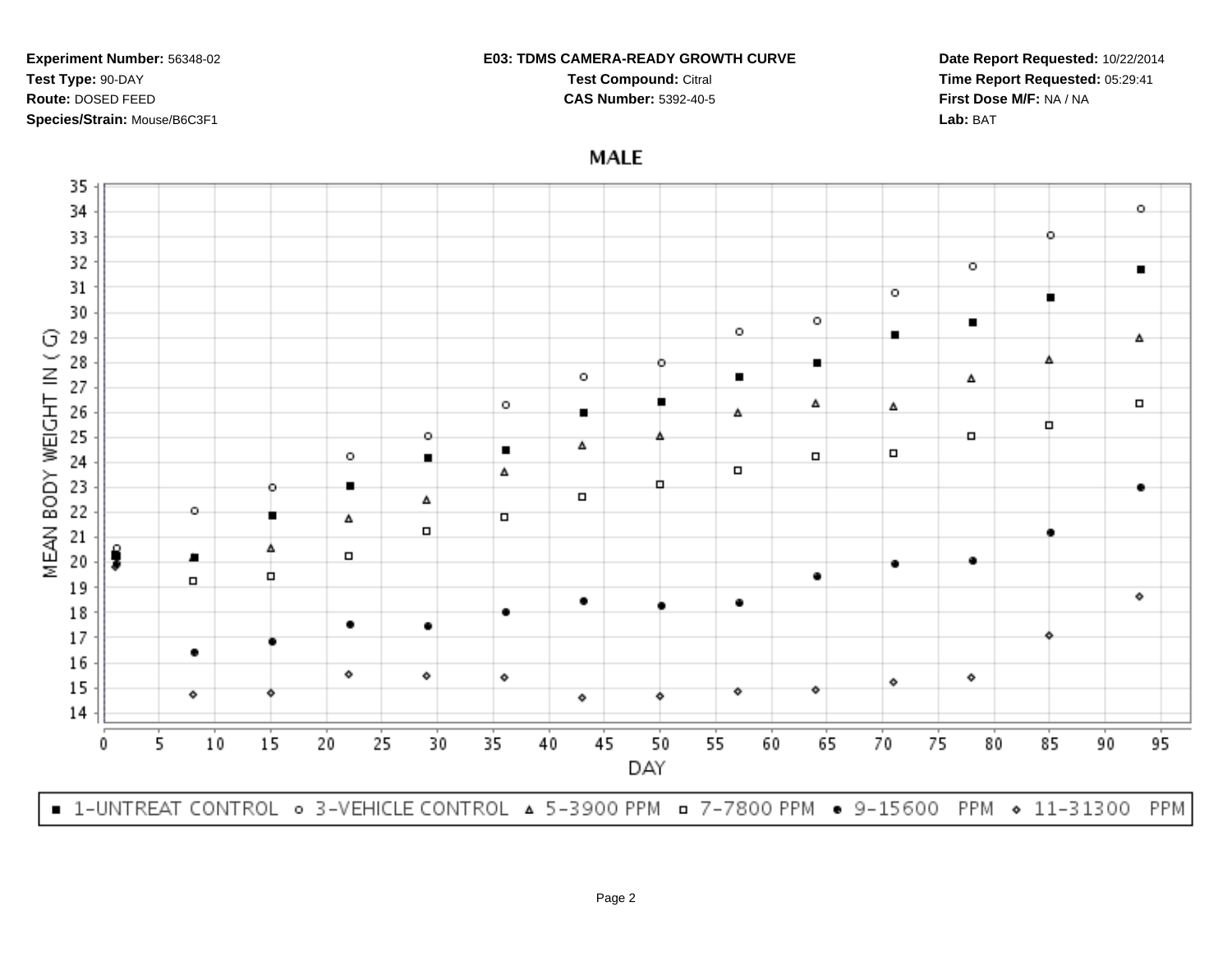**E03: TDMS CAMERA-READY GROWTH CURVETest Compound:** Citral **CAS Number:** 5392-40-5

\*\*\*END OF MALE DATA\*\*\*

**Date Report Requested:** 10/22/2014**Time Report Requested:** 05:29:41**First Dose M/F:** NA / NA**Lab:** BAT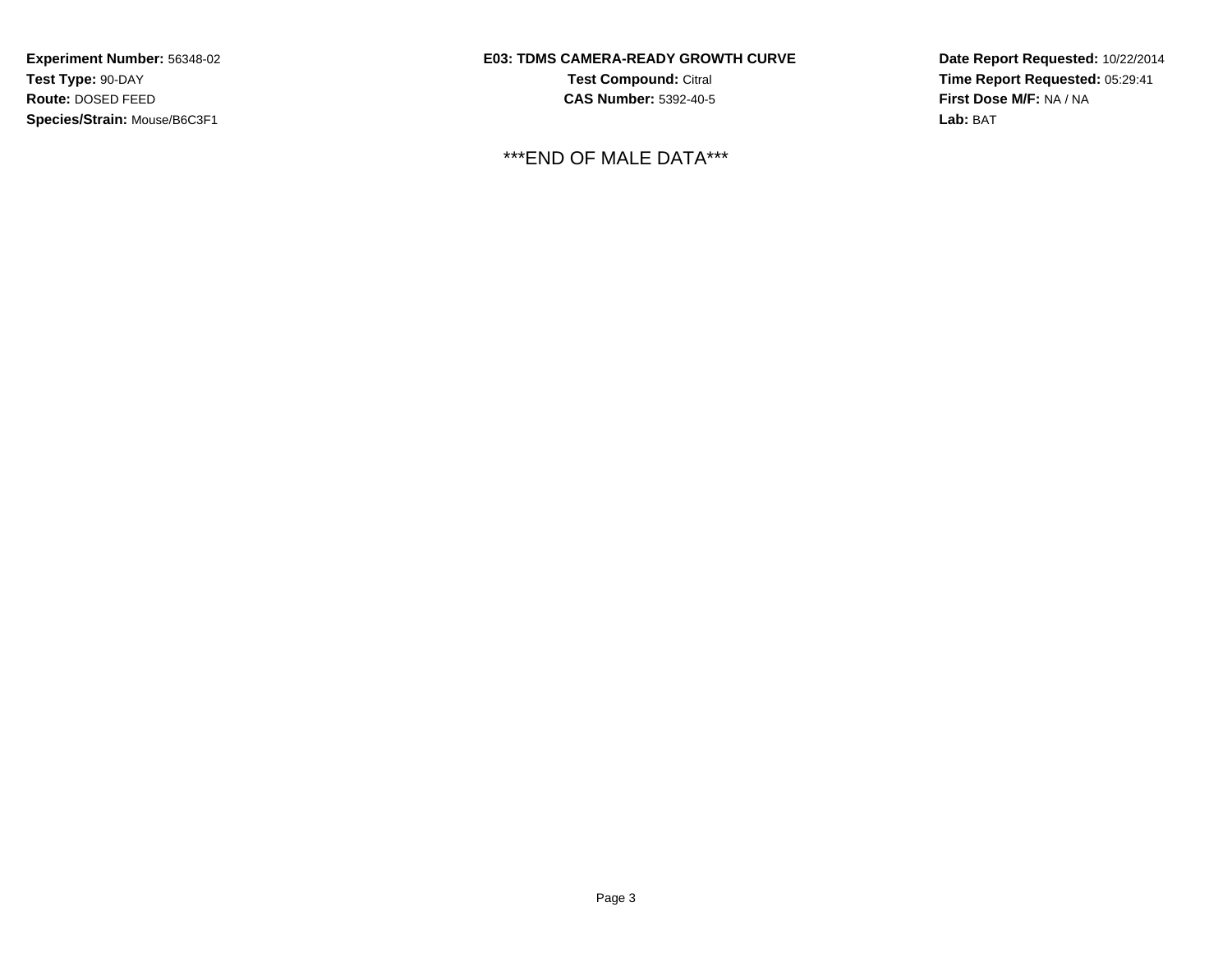## **E03: TDMS CAMERA-READY GROWTH CURVE**

**Test Compound:** Citral **CAS Number:** 5392-40-5

**Date Report Requested:** 10/22/2014**Time Report Requested:** 05:29:41**First Dose M/F:** NA / NA**Lab:** BAT

## **FEMALE**